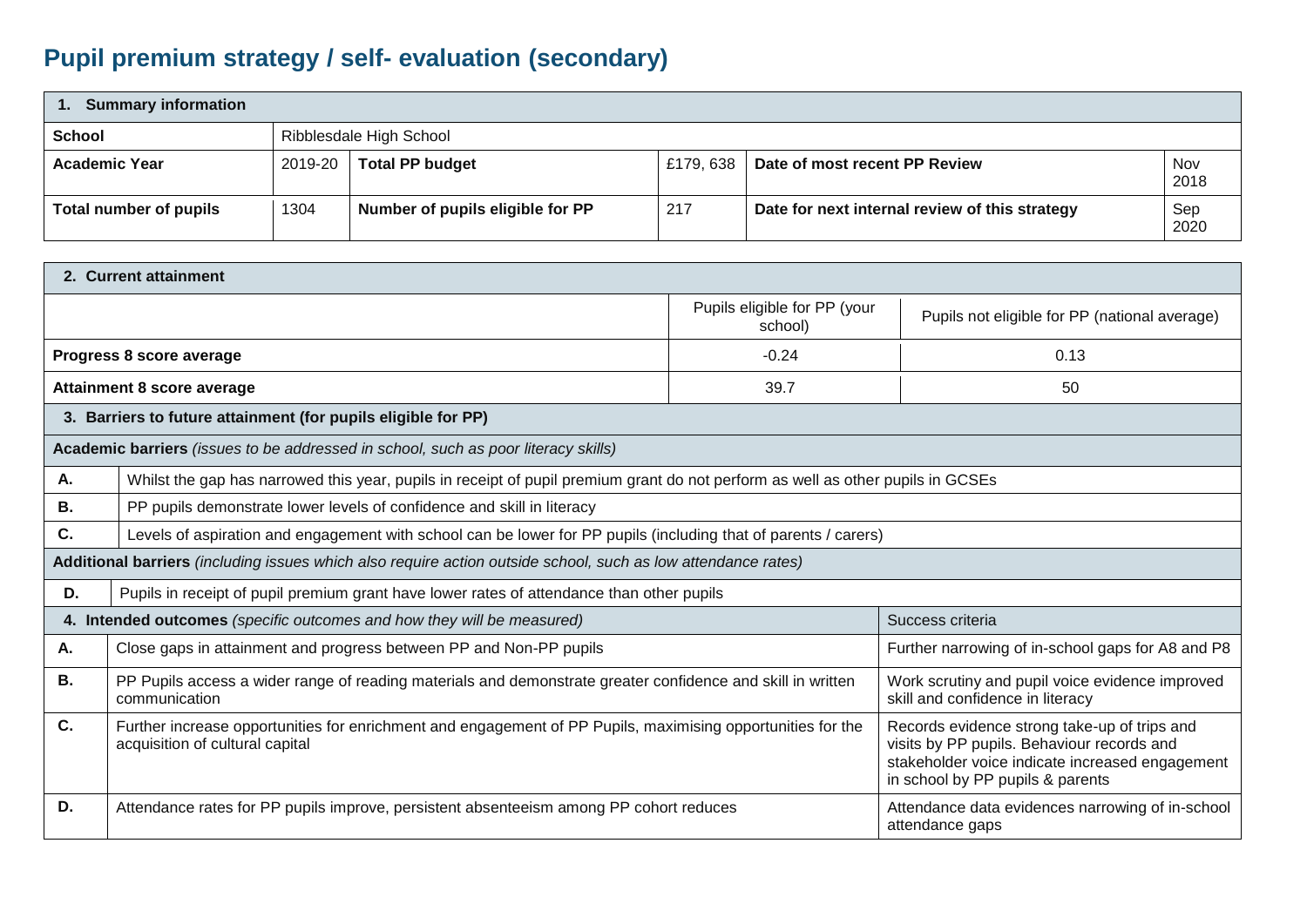## **5. Planned expenditure\***

**Academic year 2019 - 20**

| strategies.                                                                                                                                                                                                                                                                                                                                |                                                                                                                                                                                                                        | The three headings enable you to demonstrate how you are using the Pupil Premium to improve classroom pedagogy, provide targeted support and support whole school                                                                                                                                                                                                                                                                                                                                                                                                                                                                                                                                                                                                                                                                                                                                                                                                                                                                                                                                                              |                                                                                                                                                                                                                                                                                                                                     |                             |                                                                                                                               |
|--------------------------------------------------------------------------------------------------------------------------------------------------------------------------------------------------------------------------------------------------------------------------------------------------------------------------------------------|------------------------------------------------------------------------------------------------------------------------------------------------------------------------------------------------------------------------|--------------------------------------------------------------------------------------------------------------------------------------------------------------------------------------------------------------------------------------------------------------------------------------------------------------------------------------------------------------------------------------------------------------------------------------------------------------------------------------------------------------------------------------------------------------------------------------------------------------------------------------------------------------------------------------------------------------------------------------------------------------------------------------------------------------------------------------------------------------------------------------------------------------------------------------------------------------------------------------------------------------------------------------------------------------------------------------------------------------------------------|-------------------------------------------------------------------------------------------------------------------------------------------------------------------------------------------------------------------------------------------------------------------------------------------------------------------------------------|-----------------------------|-------------------------------------------------------------------------------------------------------------------------------|
| i. Quality of teaching for all                                                                                                                                                                                                                                                                                                             |                                                                                                                                                                                                                        |                                                                                                                                                                                                                                                                                                                                                                                                                                                                                                                                                                                                                                                                                                                                                                                                                                                                                                                                                                                                                                                                                                                                |                                                                                                                                                                                                                                                                                                                                     |                             |                                                                                                                               |
| <b>Action</b>                                                                                                                                                                                                                                                                                                                              | Intended outcome                                                                                                                                                                                                       | What is the evidence and rationale for this<br>choice?                                                                                                                                                                                                                                                                                                                                                                                                                                                                                                                                                                                                                                                                                                                                                                                                                                                                                                                                                                                                                                                                         | How will you ensure it is<br>implemented well?                                                                                                                                                                                                                                                                                      | <b>Staff lead</b>           | When will you review<br>implementation?                                                                                       |
| a) Invest in<br>recruitment and<br>staff training to<br>support high<br>quality<br>classroom<br>provision, thus<br>ensuring<br>consistently<br>good evidence-<br>based teaching,<br>designed to<br>foster<br>independence,<br>aid retention of<br>skills and<br>knowledge and<br>enhance<br>progress<br>(Supported by<br>staffing budget.) | GCSE performance of PP<br>pupils moves closer in line with<br>that of Non-PP pupils.<br>Specialist staff consistently<br>deliver high quality, evidence<br>based practice                                              | Sutton Trust: "The effects of high-quality<br>teaching are especially significant for pupils from<br>disadvantaged backgrounds: over a school year,<br>these pupils gain 1.5 years' worth of learning with<br>very effective teachers, compared with 0.5 years<br>with poorly performing teachers. In other words,<br>for poor pupils the difference between a good<br>teacher and a bad teacher is a whole year's<br>learning.<br>Prof. John Hattie 'Visible<br>Learning': "Recruiting and retaining top-quality<br>teachers is the biggest challenge our schools<br>face In order to address this problem we would<br>like to see more schools using their Pupil<br>Premium to recruit and retain good teachers."<br>EEF Teacher Toolkit: Metacognition and self-<br>regulation $+7$<br><b>EEF Attainment Gap Report 2018: "What</b><br>happens in the classroom makes the biggest<br>difference: improving teaching quality generally<br>leads to greater improvements at lower cost than<br>structural changes. There is particularly good<br>evidence around the potential impact of teacher<br>professional development" | Investment in staff<br>development - Visible<br>Learning Programme.<br>Sustained commitment to<br>evidence based practice<br>as led by a specially<br>recruited, skilled Teaching<br>and Learning Team<br>Scrutiny of pupils' work<br>evidences effective<br>sequencing of learning,<br>leading to increased skill<br>and knowledge | AMH (DHT)<br>&<br>GSP (AHT) | <b>Regular School</b><br>Improvement Learning<br>Walks<br>At the close of each VL<br>Impact Cycle (May 2020<br>and July 2020) |
| b) Continue to<br>refine the<br>curriculum at<br>KS4, ensuring<br>access to the<br><b>EBacc for PP</b><br>pupils                                                                                                                                                                                                                           | Broad curriculum model is<br>responsive to needs of cohort,<br>facilitates open access to the<br>EBacc qualification. It raises<br>aspirations, enhances exam<br>success and readiness for next<br>steps in education. | 'Missing Talent' Becky Allen for Sutton Trust:<br>"All schools must be made accountable for the<br>progress of their most able pupils. These pupils<br>should have access to triple sciences and must<br>study a broad traditional curriculum, including a<br>language and humanity, that widens their future<br>educational opportunities."                                                                                                                                                                                                                                                                                                                                                                                                                                                                                                                                                                                                                                                                                                                                                                                   | Next curriculum review<br>scheduled Spring 2020<br>Analysis of EBacc entry /<br>performance data and<br>destinations data<br>Scrutiny of pupils' work                                                                                                                                                                               | SC, PE,<br><b>CW</b>        | Next curriculum review<br>scheduled January 2020<br>Regular work scrutiny<br>Exam results analysis<br>summer 2020             |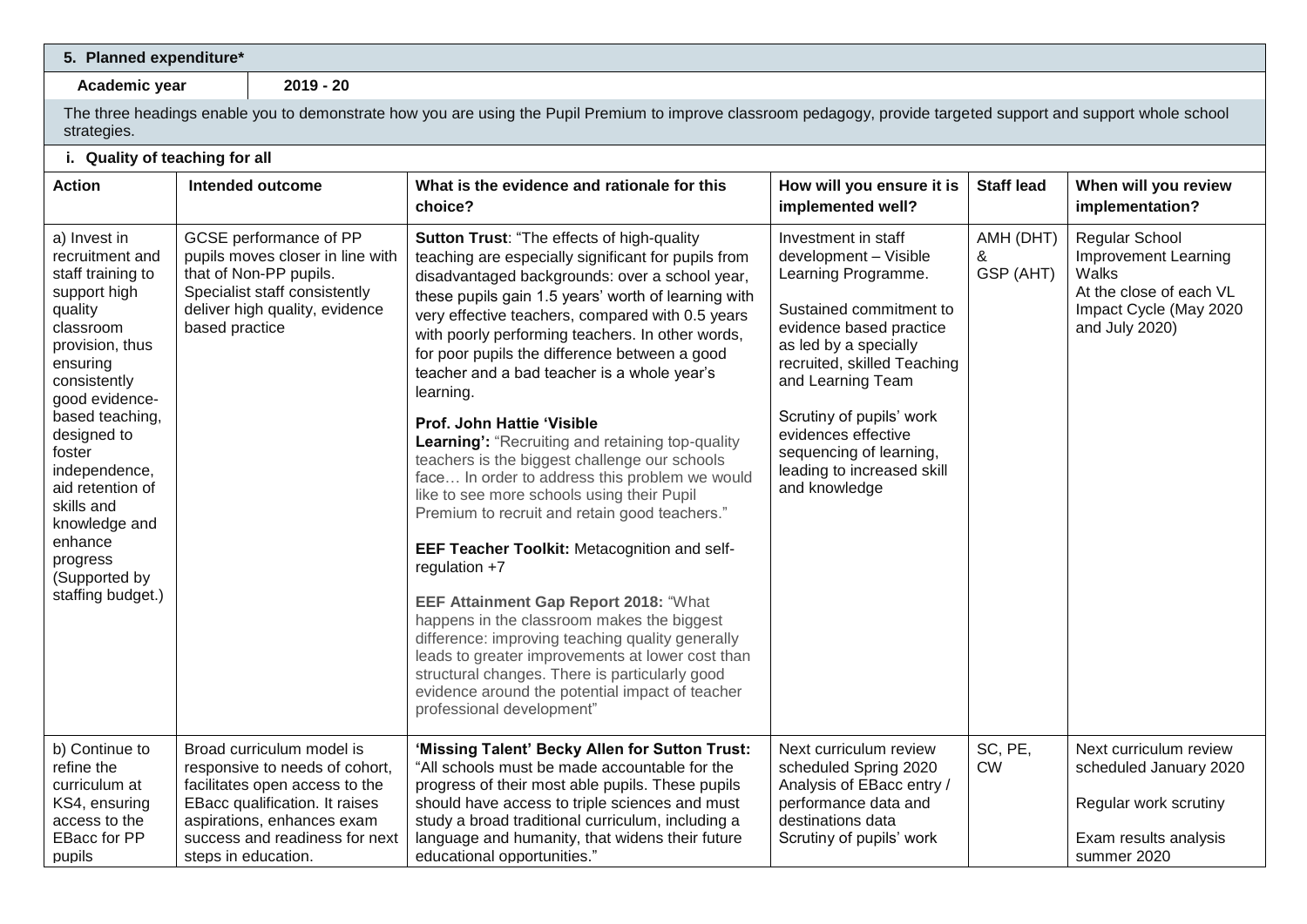| c) Purchase of<br>software to<br>support learning | Digital Technology is used<br>judiciously to support all pupils,<br>and disadvantaged pupils in<br>particular | <b>EEF Teacher Toolkit: Digital Technology +4</b><br><b>ClassCharts:</b> effective use of seating plans and<br>recording of rewards and sanctions empowers<br>teachers to target strategies more efficiently<br>and to monitor their impact<br>Provision Map: tracks interventions and their<br>impact. GCSE Pod: supports effective $T < L$ and<br>pupil revision. Century Tech supports individual<br>personalised learning and reteaching | Learning Walks and<br>related data<br>Rewards and sanctions<br>data<br>Pupil uptake data and<br>stakeholder voice | PE, LS,<br>SH, AMH         | Termly review of data<br>from ClassCharts and<br>Provision Map; MIEs track<br>usage dtat for GCSE Pod |
|---------------------------------------------------|---------------------------------------------------------------------------------------------------------------|----------------------------------------------------------------------------------------------------------------------------------------------------------------------------------------------------------------------------------------------------------------------------------------------------------------------------------------------------------------------------------------------------------------------------------------------|-------------------------------------------------------------------------------------------------------------------|----------------------------|-------------------------------------------------------------------------------------------------------|
|                                                   |                                                                                                               |                                                                                                                                                                                                                                                                                                                                                                                                                                              |                                                                                                                   | <b>Total budgeted cost</b> | £58,321                                                                                               |

| ii. Targeted support                                                                                                                                                                                                                                                                                                                                                                                                                                                                                                                                                                                                                                                      |                                                                                                                                                                                                                                                                                     |                                                                    |                                                                                                                                                                                            |                        |                                                                                                      |
|---------------------------------------------------------------------------------------------------------------------------------------------------------------------------------------------------------------------------------------------------------------------------------------------------------------------------------------------------------------------------------------------------------------------------------------------------------------------------------------------------------------------------------------------------------------------------------------------------------------------------------------------------------------------------|-------------------------------------------------------------------------------------------------------------------------------------------------------------------------------------------------------------------------------------------------------------------------------------|--------------------------------------------------------------------|--------------------------------------------------------------------------------------------------------------------------------------------------------------------------------------------|------------------------|------------------------------------------------------------------------------------------------------|
| <b>Action</b>                                                                                                                                                                                                                                                                                                                                                                                                                                                                                                                                                                                                                                                             | <b>Intended</b><br>outcome                                                                                                                                                                                                                                                          | What is the evidence and rationale for this<br>choice?             | How will you ensure it is<br>implemented well?                                                                                                                                             | <b>Staff lead</b>      | When will you review<br>implementation?                                                              |
| a) Implement strategies to support<br>the development of reading and<br>literacy skills for PP pupils:<br>Additional hour of literacy<br>teaching for all pupils in Year<br>7; plus small 'nurture group'<br>access specialist literacy<br>teacher for humanities<br>subjects - heavily subsidised<br>by staffing budget<br>Curriculum plans evidence<br>clearly identify reading<br>opportunities<br>Subscription to 'The Day'<br>promotes reading of non-<br>fiction, current affairs<br>materials in tutor time, PSHE<br>and Character Matters<br>lessons<br>Purchase of 'boy-friendly'<br>English texts and subscription<br>to NLT Skills Academy<br>Visiting authors | PP Pupils read<br>widely and often,<br>increasing<br>vocabulary,<br>acquiring<br>improved<br>grammatical skills<br>and the ability to<br>communicate<br>successfully in<br>writing.<br>Pupils' work<br>evidences<br>increasing<br>competence and<br>fluency in<br>extended writing. | <b>EEF Teacher Toolkit: Reading</b><br>comprehension strategies +6 | Monitor impact of staff<br>training to ensure it<br>enables teachers to<br>support pupils in<br>delivering literacy skills,<br>as evidenced in pupils'<br>work and lesson<br>walkthroughs. | AMH, JT,<br><b>LEC</b> | Curriculum reviews<br>Spring 2020<br>Regular work scrutiny<br>Analyse impact at termly<br>data drops |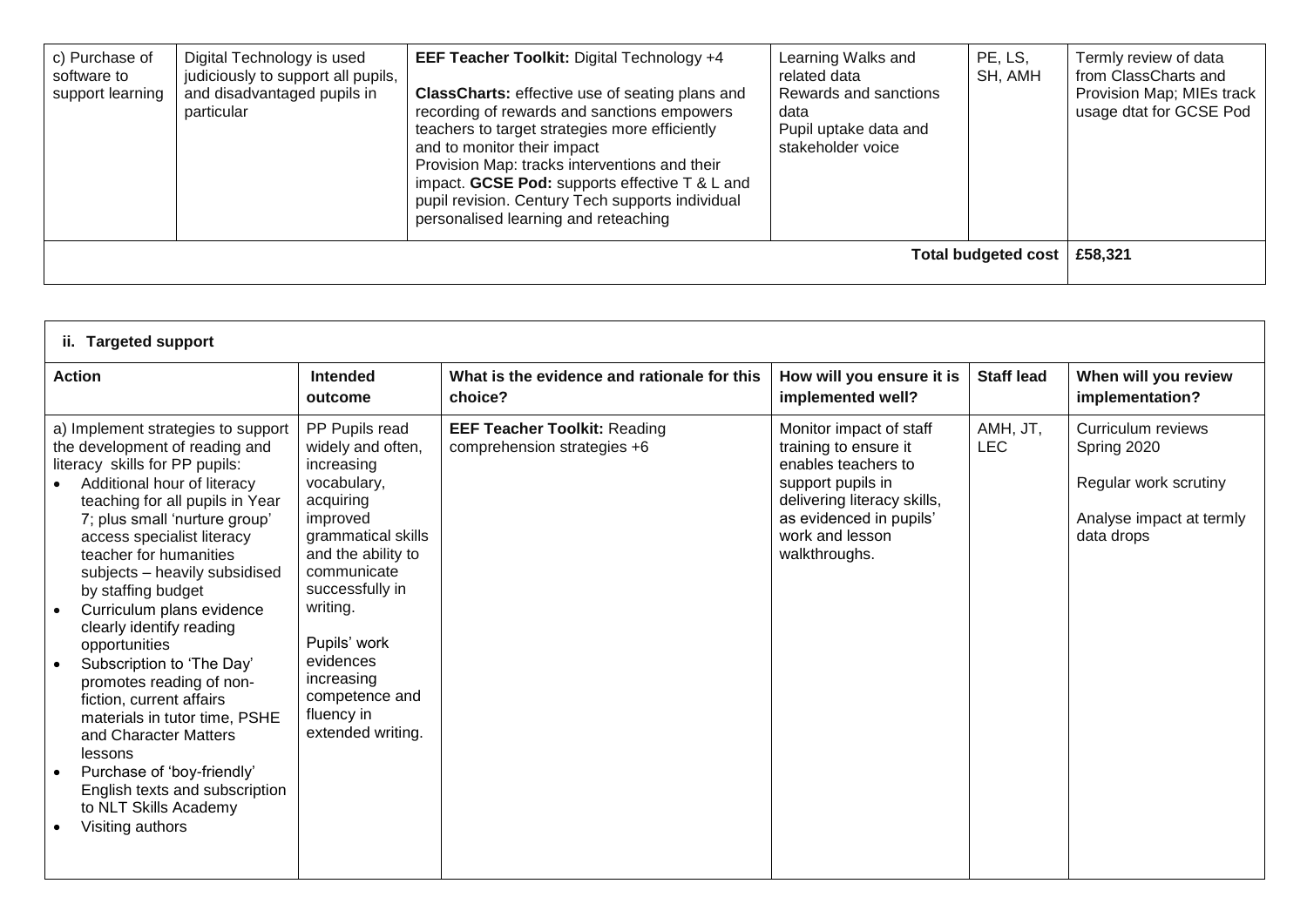| b) Identified PP pupils access in<br>school and off-site intervention<br>sessions to support development<br>of reading and literacy skills                                                                                                                                                                                                                           | Improved literacy<br>schools enhance<br>access to the<br>curriculum and, in<br>turn, GCSE<br>performance                                                                                                                                                                                                                                                                                 | <b>EEF Teacher Toolkit: Reading</b><br>comprehension strategies +6; small group<br>tuition $+4$                                                                                                                                                                                                                                                                                                                                                                                                                                 | Scrutiny of pupils' work<br>Track attendance at<br>targeted intervention<br>sessions / through<br>Provision Map<br>Learning walks<br>Stakeholder voice | AMH, LEC,<br>JW, AAH,<br><b>RK</b><br><b>Total budgeted cost</b> | Following termly data<br>drops<br>Half-termly work scrutiny<br>Pupil and parent voice<br>surveys at close of each<br>intervention cycle<br>£4,643                                    |
|----------------------------------------------------------------------------------------------------------------------------------------------------------------------------------------------------------------------------------------------------------------------------------------------------------------------------------------------------------------------|------------------------------------------------------------------------------------------------------------------------------------------------------------------------------------------------------------------------------------------------------------------------------------------------------------------------------------------------------------------------------------------|---------------------------------------------------------------------------------------------------------------------------------------------------------------------------------------------------------------------------------------------------------------------------------------------------------------------------------------------------------------------------------------------------------------------------------------------------------------------------------------------------------------------------------|--------------------------------------------------------------------------------------------------------------------------------------------------------|------------------------------------------------------------------|--------------------------------------------------------------------------------------------------------------------------------------------------------------------------------------|
| iii. Other approaches                                                                                                                                                                                                                                                                                                                                                |                                                                                                                                                                                                                                                                                                                                                                                          |                                                                                                                                                                                                                                                                                                                                                                                                                                                                                                                                 |                                                                                                                                                        |                                                                  |                                                                                                                                                                                      |
| <b>Action</b>                                                                                                                                                                                                                                                                                                                                                        | <b>Intended</b><br>outcome                                                                                                                                                                                                                                                                                                                                                               | What is the evidence and rationale for this<br>choice?                                                                                                                                                                                                                                                                                                                                                                                                                                                                          | How will you ensure it is<br>implemented well?                                                                                                         | <b>Staff lead</b>                                                | When will you review<br>implementation?                                                                                                                                              |
| a) Enrichment / PSHE and<br>Character Matters curricula,<br>Gatsby encounters, extra-<br>curricular activities & rewards<br>system secure opportunities for<br>acquisition of cultural capital.<br>Positive discrimination and<br>subsidised places; enhanced<br>opportunities for parental<br>engagement - particularly at the<br>point of transition from KS2 to 3 | Outcomes data,<br>destinations data<br>and Pupil Voice<br>evidence benefits<br>of wider<br>curriculum. High<br>uptake of extra-<br>curricular<br>provision by PP<br>pupils. Rewards<br>system signals<br>strong<br>engagement from<br>PP pupils.<br>Increased<br>engagement of<br>parents of PP<br>pupils as<br>evidence by<br>attendance<br>records and<br>surveys at school<br>events. | <b>EEF Teacher Toolkit: Behaviour intervention</b><br>+3; Sports participation +2; art participation<br>+2; outdoor adventure learning +4; Parental<br>engagement +3<br>EEF Attainment Gap Report 2018: "The<br>transition between phases of education -<br>notably early years to primary, and primary to<br>secondary - is a risk-point for vulnerable<br>learners. Schools need to diagnose pupils'<br>needs as soon as possible in order to put in<br>place effective support to help those falling<br>behind to catch up." | EVC records evidence<br>uptake by PP pupils<br>ClassCharts data<br>Analysis and evaluation of<br>CIG records<br>Internal school behaviour<br>data      | AMH, ZD,<br>BM, SJ,<br>SCW, SR,<br><b>MOD</b>                    | <b>Review of Enrichment</b><br>provision and PSHE<br>curriculum autumn 2019.<br>Termly analysis of<br>behaviour data, and more<br>regular review of interim<br>data from ClassCharts |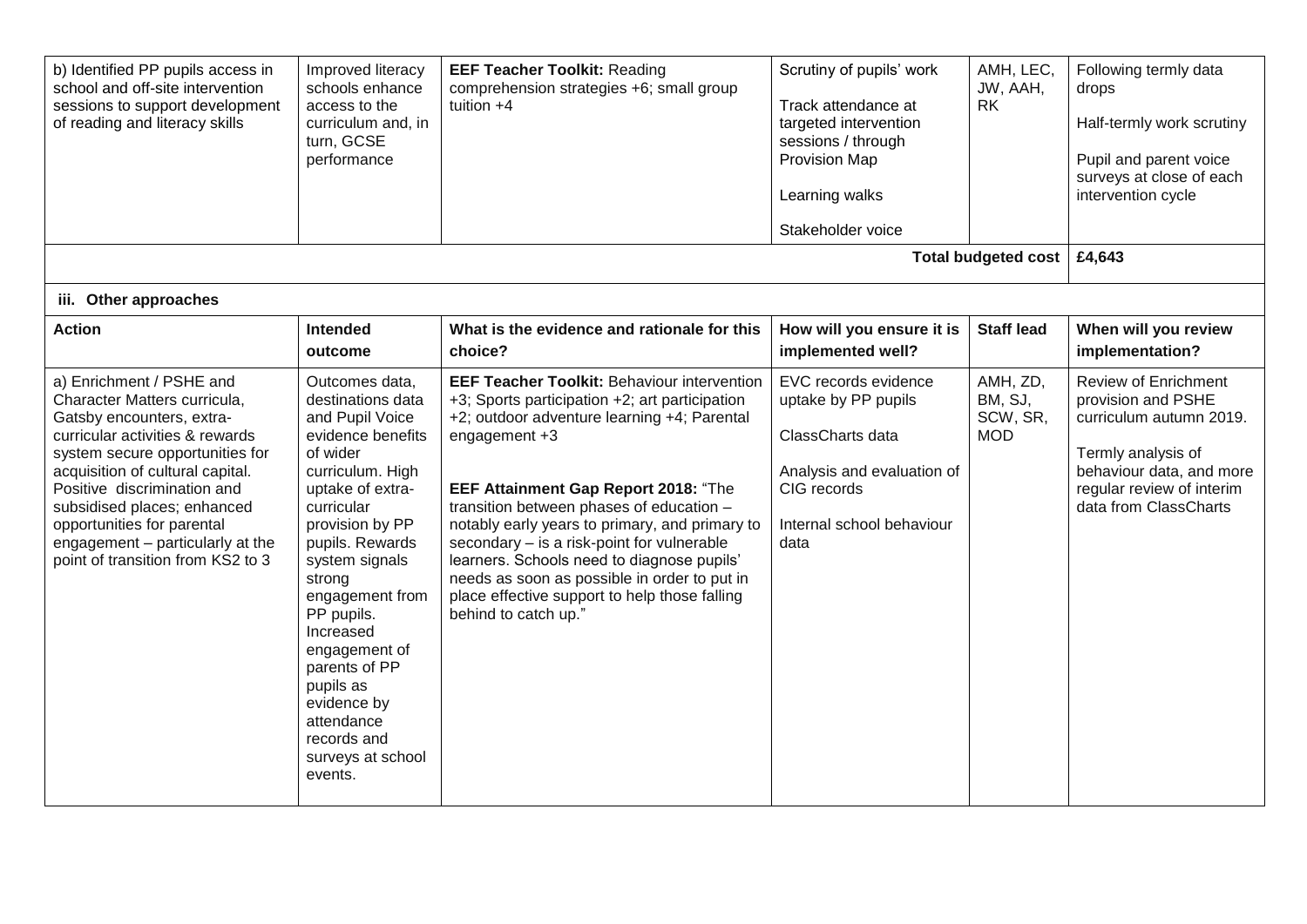| b) Contribution to salaries of<br>pastoral support and attendance<br>team<br>(Supported by staffing budget) | Pastoral co-<br>ordinators, school<br>counsellor, school<br>inclusion manager<br>all in post and<br>working to<br>support<br>engagement,<br>behaviour,<br>wellbeing and<br>attendance of all<br>pupils, in<br>particular PP and<br>other vulnerable<br>pupils. | <b>EEF Teacher Toolkit: Behaviour intervention</b><br>strategies $+3$ | Appraisal records<br>Attendance and behaviour<br>data<br><b>Stakeholder Voice</b> | SC, ZD                     | Annual appraisal cycle<br>(and interim reviews)<br>Termly achievement,<br>behaviour (ClassCharts)<br>and attendance data |
|-------------------------------------------------------------------------------------------------------------|----------------------------------------------------------------------------------------------------------------------------------------------------------------------------------------------------------------------------------------------------------------|-----------------------------------------------------------------------|-----------------------------------------------------------------------------------|----------------------------|--------------------------------------------------------------------------------------------------------------------------|
|                                                                                                             |                                                                                                                                                                                                                                                                |                                                                       |                                                                                   | <b>Total budgeted cost</b> | £116,674                                                                                                                 |

| 6. Review of expenditure                             |                                                                                                      |                                                                                                                                                                                                                                                                                                                                                                                                                                                                                                                                                                                                                               |                                                                                                                                                                                                                                                                                                                                                                                                                                                                                          |       |  |  |  |
|------------------------------------------------------|------------------------------------------------------------------------------------------------------|-------------------------------------------------------------------------------------------------------------------------------------------------------------------------------------------------------------------------------------------------------------------------------------------------------------------------------------------------------------------------------------------------------------------------------------------------------------------------------------------------------------------------------------------------------------------------------------------------------------------------------|------------------------------------------------------------------------------------------------------------------------------------------------------------------------------------------------------------------------------------------------------------------------------------------------------------------------------------------------------------------------------------------------------------------------------------------------------------------------------------------|-------|--|--|--|
| <b>Previous Academic Year</b>                        |                                                                                                      | $2018 - 19$                                                                                                                                                                                                                                                                                                                                                                                                                                                                                                                                                                                                                   |                                                                                                                                                                                                                                                                                                                                                                                                                                                                                          |       |  |  |  |
| i. Quality of teaching for all                       |                                                                                                      |                                                                                                                                                                                                                                                                                                                                                                                                                                                                                                                                                                                                                               |                                                                                                                                                                                                                                                                                                                                                                                                                                                                                          |       |  |  |  |
| <b>Action</b>                                        | Intended outcome                                                                                     | <b>Estimated impact:</b> Did you meet the success criteria?<br>(Include impact on pupils not eligible for PP, if appropriate).                                                                                                                                                                                                                                                                                                                                                                                                                                                                                                | <b>Lessons learned</b><br>(and whether you will continue with this<br>approach)                                                                                                                                                                                                                                                                                                                                                                                                          | Cost  |  |  |  |
| 1) Appointment of<br>SDHT, directed to lead<br>on PP | Additional capacity in<br>senior team to facilitate<br>development of a more<br>cohesive PP strategy | Implementation of a range of strategies to improve school<br>performance for PP pupils including:<br>external PP review<br>$\bullet$<br>creation of leadership team to support PP, (DHT, AHT &<br>$\bullet$<br>AAHT) including appointment of PP Ambassador for 2019<br>$-20$<br>development of internal spreadsheet to track intervention<br>strategies (subsequently replaced by purchase of<br>ClassCharts and Provision Map software)<br>launch of guidance document (see below)<br>implementation of small group intervention sessions for<br>literacy and off-site intervention for Year 11 pupils in core<br>subjects. | Increased leadership capacity has had<br>desired impact and will be maintained.<br><b>ClassCharts &amp; Provision Map software</b><br>showing early impact: 3 year licence.<br>Small group intervention to continue<br>2019-20 (2 days additional speciality<br>teaching for literacy.) To be extended<br>to include form time intervention in<br>maths 2019 - 20. Appointment of PP<br>Ambassador, literacy co-ordinator add<br>further leadership capacity to support<br>PP provision. | £7000 |  |  |  |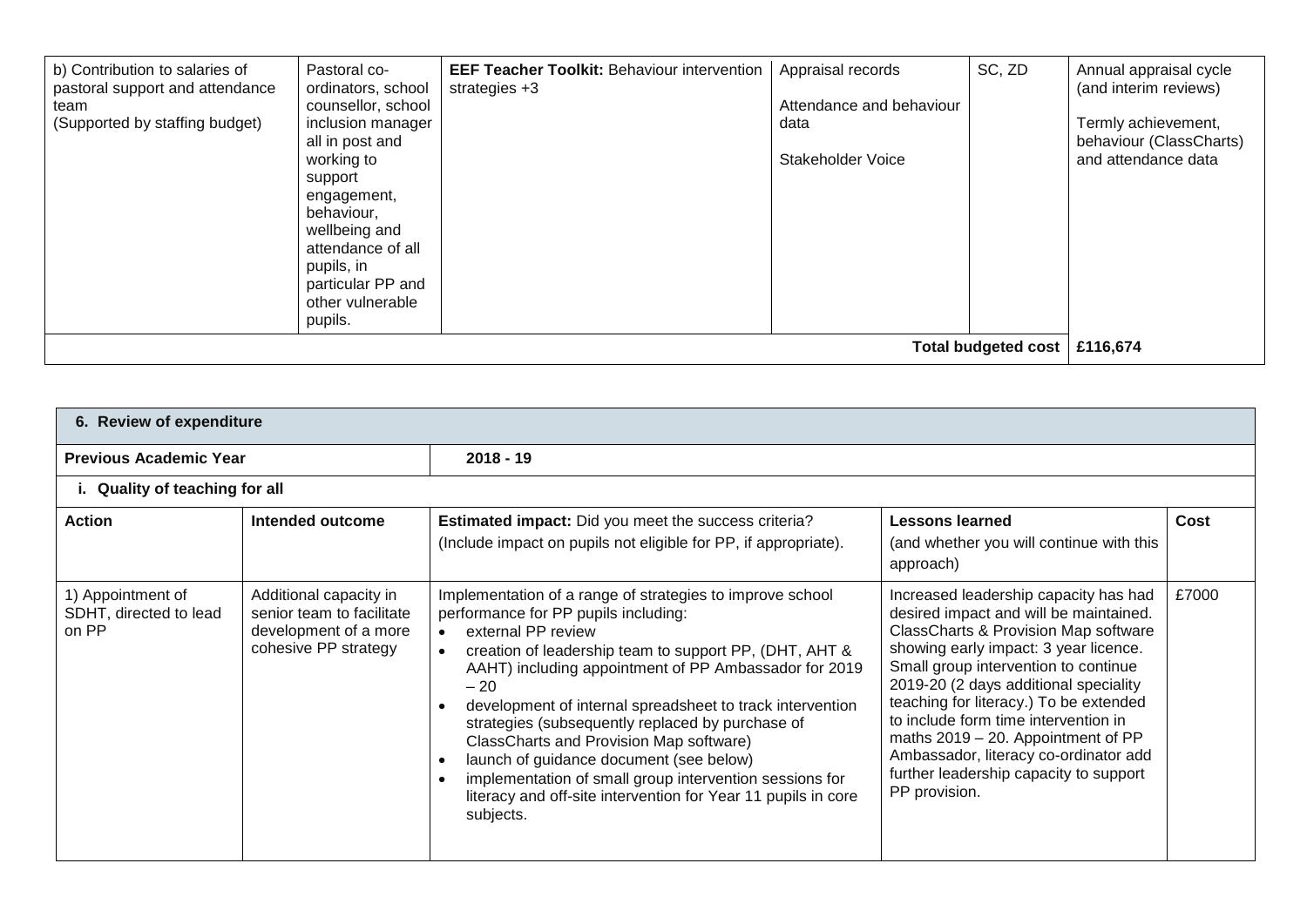| 2) Implementation of<br>'Supporting PP pupils in<br>the Classroom'<br>guidance:<br>Research, staff training,<br>reprographics | Improve quality and<br>consistency of<br>classroom utilising<br>strategies known to<br>benefit PP pupils in<br>particular (as per EEF /<br>Sutton Trust research) | Significant impact on external examination outcomes, for both<br>PP and Non-PP pupils - in school gaps and gaps to National<br>other closing rapidly.<br>PP cohort performed 3⁄4 grade better and in school gap<br>considerably reduced:<br>Ave P8 of PP cohort 2018 -0.99 (in school gap -0.85) whereas<br>ave P8 of PP cohort 2019 -0.24 (in school gap -0.33)<br>Ave Att 8 scores for PP pupils improved at a faster rate than<br>for Non-PP pupils: by 4.7 points and 2.7 points respectively.<br>The in school gap for Basics decreased from 21% to 15% at<br>Grade 4+<br>In 2018, no PP pupils attained Grade 7+ in the Basics<br>measure, in 2019 7% of PP Pupils gained Grade 7+,<br>oustripping Non PP pupils (6%). | School Improvement Learning Walks<br>(introduced summer 2019 indicate<br>'Supporting PP Pupils in the<br>Classroom' Guidance document<br>requires further embedding. SILW will<br>continue 1019-20 to monitor impact. | £300        |
|-------------------------------------------------------------------------------------------------------------------------------|-------------------------------------------------------------------------------------------------------------------------------------------------------------------|------------------------------------------------------------------------------------------------------------------------------------------------------------------------------------------------------------------------------------------------------------------------------------------------------------------------------------------------------------------------------------------------------------------------------------------------------------------------------------------------------------------------------------------------------------------------------------------------------------------------------------------------------------------------------------------------------------------------------|-----------------------------------------------------------------------------------------------------------------------------------------------------------------------------------------------------------------------|-------------|
| ii. Targeted support                                                                                                          |                                                                                                                                                                   |                                                                                                                                                                                                                                                                                                                                                                                                                                                                                                                                                                                                                                                                                                                              |                                                                                                                                                                                                                       |             |
| <b>Action</b>                                                                                                                 | <b>Intended outcome</b>                                                                                                                                           | Estimated impact: Did you meet the success criteria?<br>(Include impact on pupils not eligible for PP, if appropriate).                                                                                                                                                                                                                                                                                                                                                                                                                                                                                                                                                                                                      | <b>Lessons learned</b><br>(and whether you will continue with this<br>approach)                                                                                                                                       | <b>Cost</b> |
| 1) Targeted intervention<br>for PP pupils in core<br>subjects at KS4                                                          | Improved outcomes in<br>maths, English and<br>science                                                                                                             | Improved engagement in KS4 curriculum. Greater confidence<br>and readiness for examinations. Outcomes in core subjects<br>improved for PP pupils.                                                                                                                                                                                                                                                                                                                                                                                                                                                                                                                                                                            | Targeted intervention based upon<br>accurate assessment data benefits<br>vulnerable pupils. Outcomes data<br>enables accurate evaluation                                                                              | £1,500      |
| 2) Specialist English<br>teacher delivers small<br>group literacy lessons<br>for Year 7                                       | Pupils supported in the<br>acquisition of literacy<br>skills to facilitate full                                                                                   | Improved confidence and skills in literacy improve<br>understanding and communication across the curriculum                                                                                                                                                                                                                                                                                                                                                                                                                                                                                                                                                                                                                  | PP pupils benefit from increased skill<br>and confidence in literacy. Will<br>continue for next Year's Year 7 cohort,                                                                                                 | £12,000     |